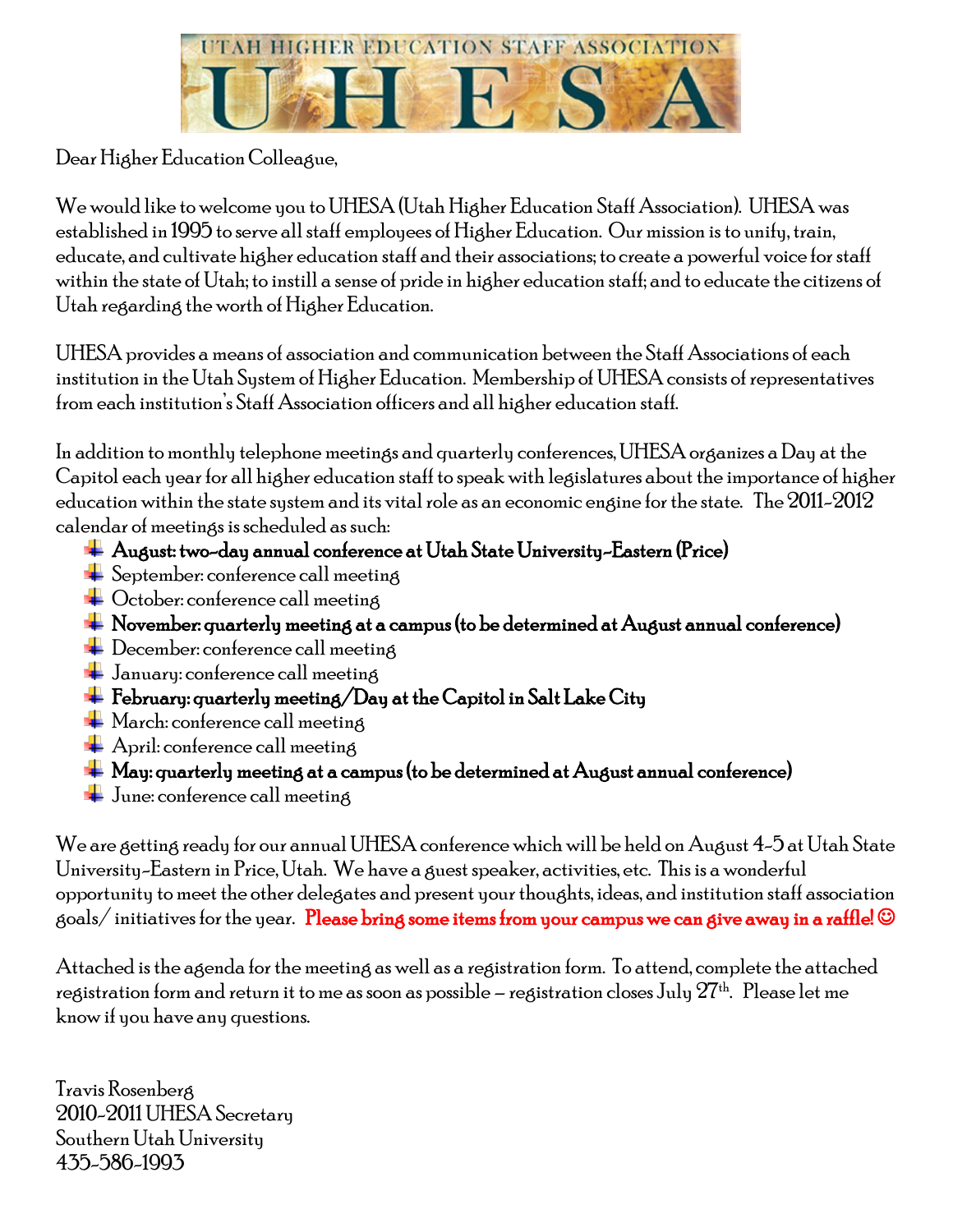

# UHESA Annual Conference - August 4 & 5, 2011 Utah State University-Eastern

# <u>Wednesday, August 3rd</u>

Check-in for Lodging (if applicable)

| <u> Thursday, August 4th – The Board Room (1st Floor of the Jennifer Leavitt Student Center)</u>               |                                                                                  |                    |  |
|----------------------------------------------------------------------------------------------------------------|----------------------------------------------------------------------------------|--------------------|--|
| $10:00$ a.m.                                                                                                   | Welcome / Breakfast Bar                                                          | Diana Mieser       |  |
|                                                                                                                | Introduction of new members                                                      |                    |  |
|                                                                                                                | Old Business, Part I                                                             |                    |  |
|                                                                                                                | Financial Report                                                                 | Jim Kittelsrud     |  |
| $12:00$ p.m.                                                                                                   | Lunch & Break                                                                    |                    |  |
|                                                                                                                | Get to Know the Delegates Game (there will be prizes!)                           |                    |  |
| $1:15$ p.m.                                                                                                    | Group Activity                                                                   | Clint Moser        |  |
|                                                                                                                | "Motivation and Teambuilding"                                                    |                    |  |
| $2.50$ p.m.                                                                                                    | 2010-2011 Year in Review                                                         | Clint Moser        |  |
|                                                                                                                | Old Business, Part II including:                                                 |                    |  |
|                                                                                                                | Legislative Report Part $I - 2011$ update(s)                                     | <b>Bill Jensen</b> |  |
|                                                                                                                | PR/Media Committee report for 2010-2011                                          | Travis Rosenberg   |  |
|                                                                                                                | Nominations for 2011-2012 board                                                  | Diana Meiser       |  |
| $5.00$ p.m.                                                                                                    | $\rm{Adjourn}/\rm{Free\,Time}$                                                   |                    |  |
|                                                                                                                | (Lodging Check-in for those staying just one night)                              |                    |  |
|                                                                                                                |                                                                                  |                    |  |
| Friday, August 5 <sup>th</sup> – The Board Room (1 <sup>st</sup> Floor of the Jennifer Leavitt Student Center) |                                                                                  |                    |  |
| 9.00 a.m.                                                                                                      | Welcome / Breakfast Bar                                                          | Clint Moser        |  |
| 9.30 a.m.                                                                                                      | Guest Speaker:                                                                   | Juanita McEvoy     |  |
|                                                                                                                | USU-Eastern Chancellor Joe Peterson                                              |                    |  |
|                                                                                                                |                                                                                  |                    |  |
| $10.45$ a.m.                                                                                                   | Legislative Report, Part II<br>Discussion on 2012 Legislative Session Priorities | <b>Bill Jensen</b> |  |
|                                                                                                                |                                                                                  |                    |  |
| $11:30$ a.m.                                                                                                   | New Business & Item Raffle                                                       | Diana Meiser       |  |
|                                                                                                                | 2011-2012 meeting schedule                                                       |                    |  |
|                                                                                                                | 2011-2012 Elections - New Board Announced                                        |                    |  |
| $12:30$ p.m.                                                                                                   | Lunch & Adjourn / Travel Safely                                                  |                    |  |